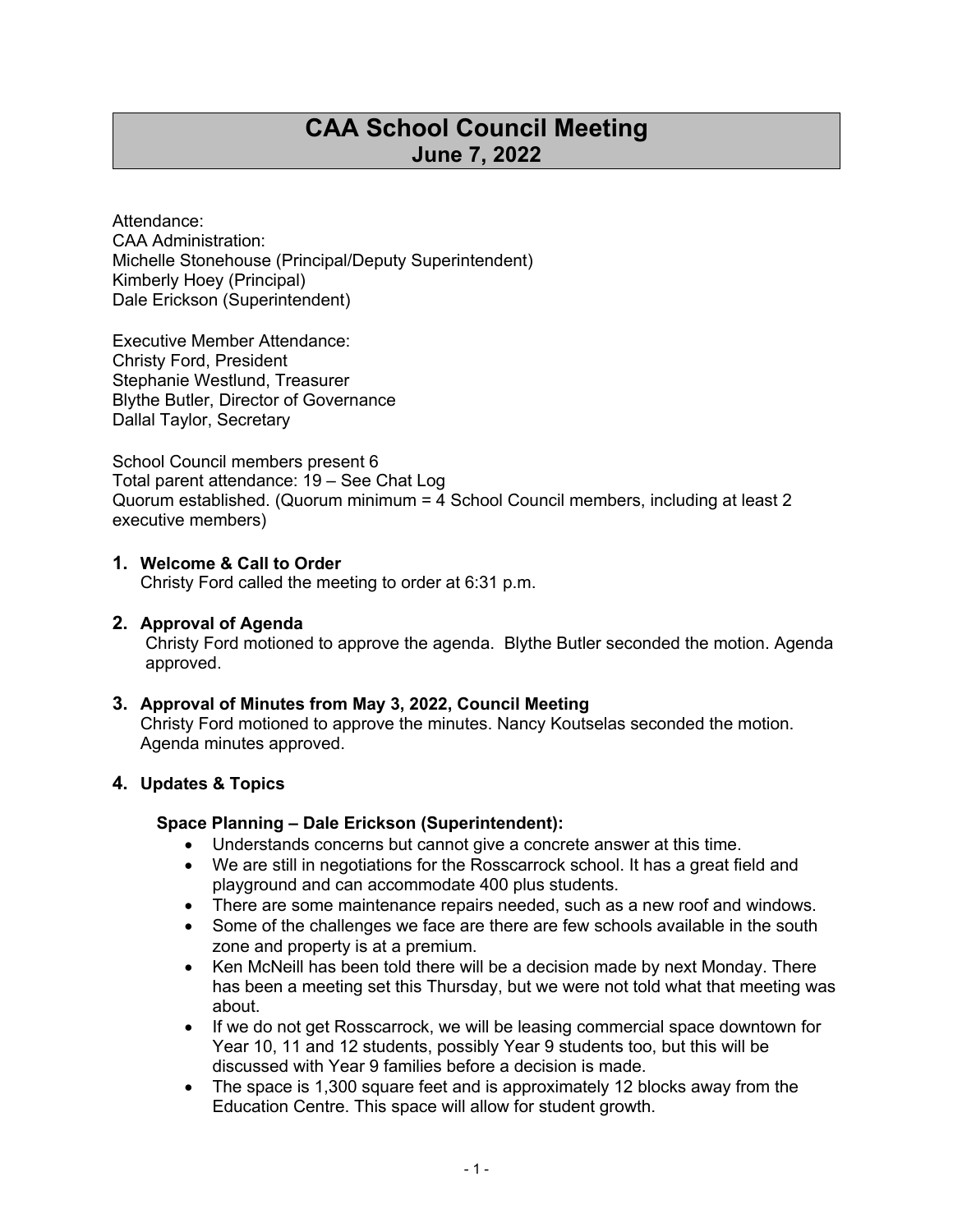- We have six new modular classrooms, but the Knob Hill Campus cannot accommodate them, due to the size of the land.
- If we get Rosscarrock School, there will be space to place the modulars. Grades would be placed as follows: KH campus, K-2, RC campus 3-8 (possibly Year 9), Education Centre Year 10, 11 and 12.
- As soon as a decision is made, an email will be sent out. Please remember this is not a CAA decision, but a CBE decision.
	- o Questions:
		- ! Where is the commercial space for HS students located?

It is a commercial space in the Beltline area, being he ATCO building on the  $3<sup>rd</sup>$  floor on 11<sup>th</sup> and 9th SW. It is a beautiful building with other commercial offices. This is the reason the HS students would use the space as they possess the maturity to understand the importance of respecting and sharing space.

! How long is the lease for the downtown space? Is there a possibility for Rosscarrock School to be offered at a later time?

The lease downtown would be for two years. At the end of the lease, the new building for HS students at Stampede Park should be built. This space would accommodate 1,200 students and is slated to begin construction in Spring 2023.

#### **5. Chairperson's Report – Christy Ford (Chair):**

- May was a very busy month for us.
- Although some of our plants did not make it to our outdoor planters, we did order some extra plants and are in the process of revamping the outdoor planters and getting more soil.
- It was amazing to have everyone come together for May Days. Everyone commented on how much fun it was and parents were happy to see the community back together.
- A huge thank you to everyone who helped with the event and those involved in our large projects.

# **6. Michelle Stonehouse (Principal's Report):**

#### • **Admin Update**:

- o The Education Plan is complete and is up on our website for Alberta Education. Please check it out. The pdf link has been added to the chat log.
- $\circ$  The education survey has been completed. This was completed by teachers, students and parents. We will get the results early September 2022.
- $\circ$  The CAA survey was also sent out to teachers, parents and the staff.
- $\circ$  Some of the provincial measures we will be working on moving forward will be geared towards student growth. Some of these subjects concentrating on will be Jump Math, which is provincial recommended.
- $\circ$  New technology contracts. Year 4-9 students will get iPads and Year 10-12 students will get laptops.
- o There will be more supports and funding for reading intervention,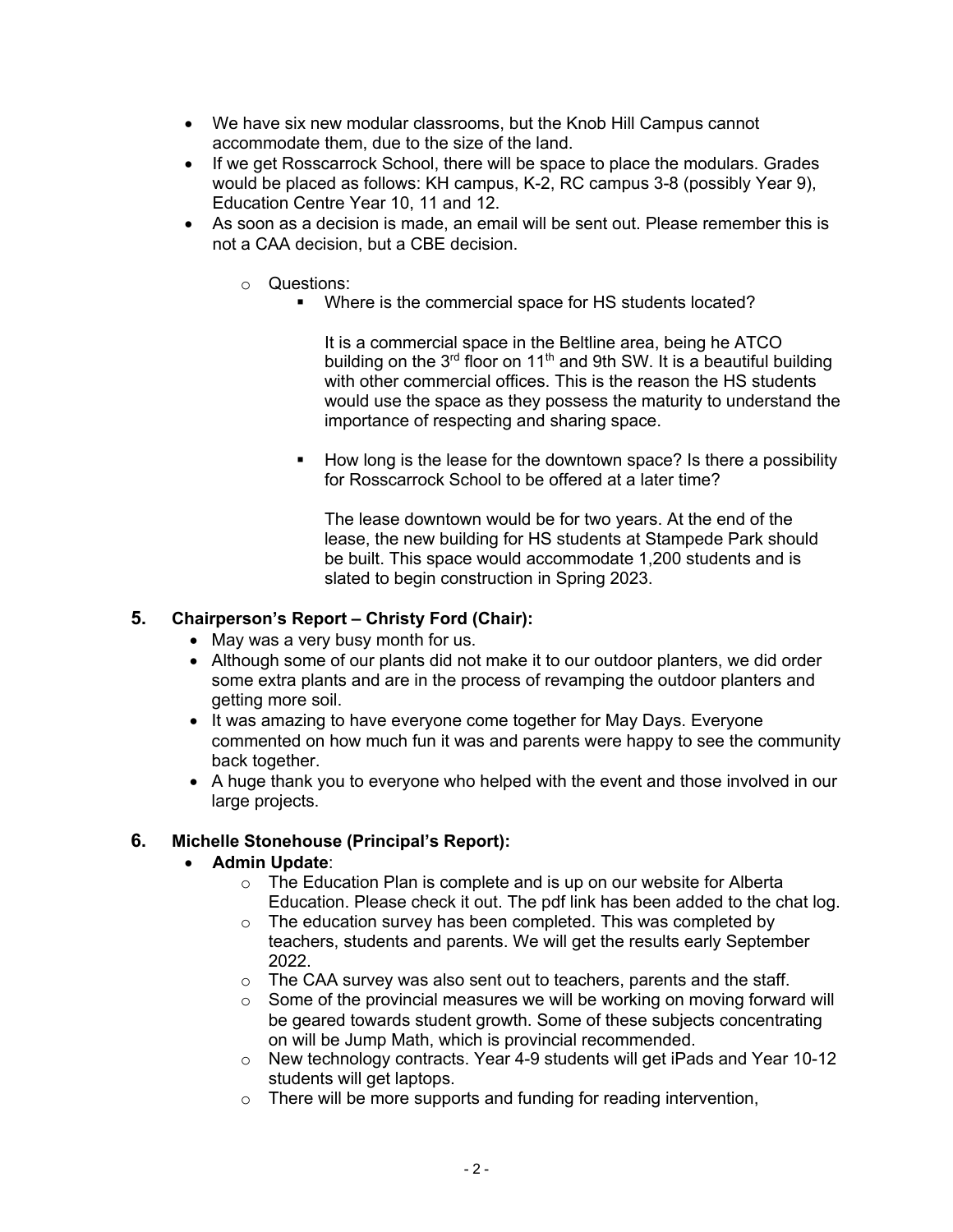mathematics, guidance counsellors and full-time artists.

- $\circ$  May Days was a wonderful event, and it was great to have our community back together. Thank you to everyone's hard work to out on the event.
- $\circ$  We still have PATs at the end of the month for Years 6 and 9.
- $\circ$  Year10 and 11 students are presenting their showcase, the Laramie project, at the downtown library.
- Questions
	- o If Year 4 students are moved to the Education Centre, will they have an opportunity to visit the campus before the end of this school year?

We could rent a bus, but due to the PATs still in progress, this could be too difficult to coordinate.

## **Kimberly Hoey (Assistant Principal's Report):**

- **Admin Update**:
	- o Its' great to see the community vibe so strong.
	- $\circ$  It has been nice to have tours again. We have been having tours at the KH Campus.
	- o We will be having the Rose Ceremony this week in person.
	- o Congratulations on the success with May Days.
	- $\circ$  Students love the new outdoor classroom. The teachers are out there as much as possible.
	- o We have completed our showcases and they have all been excellent and the students have really embraced the performance aspect.
	- o Although we have been restricted with in-person volunteering, we managed to have 192 volunteer opportunities and lots of participation.
	- $\circ$  The worms came on Monday and students had a blast in the gym, digging through dirt and handling the worms.

#### **7. Updates and Topics:**

# **1) Coco Brooks (Pizza) – Nikki Toone (Special Events and Fundraising Coordinator)**

- We decided to run one more fundraiser for the end of the school year.
- Again, there is no obligation to purchase and thank everyone who participates.
- Ordering will end next Tuesday and pick up was sent out in the last Council update.
- Thank you to everyone who purchased for the Growing Smiles and meat fundraiser.

#### **2) Healthy Hunger/Pancake Breakfast – Christy Ford (Chair)**

- We are looking for a Healthy Hunger coordinator as well as a committee for the pancake breakfast in September, being the Friday before the long weekend.
- The Healthy Hunger program usually runs on Wednesdays and will require two volunteers at each campus. It's a great way to give parents a break from packing lunches. Lunches are delivered to both campuses on the same day.
- The pancake breakfast committee starts planning during the summer.
- Please contact Council if you are interested in helping out.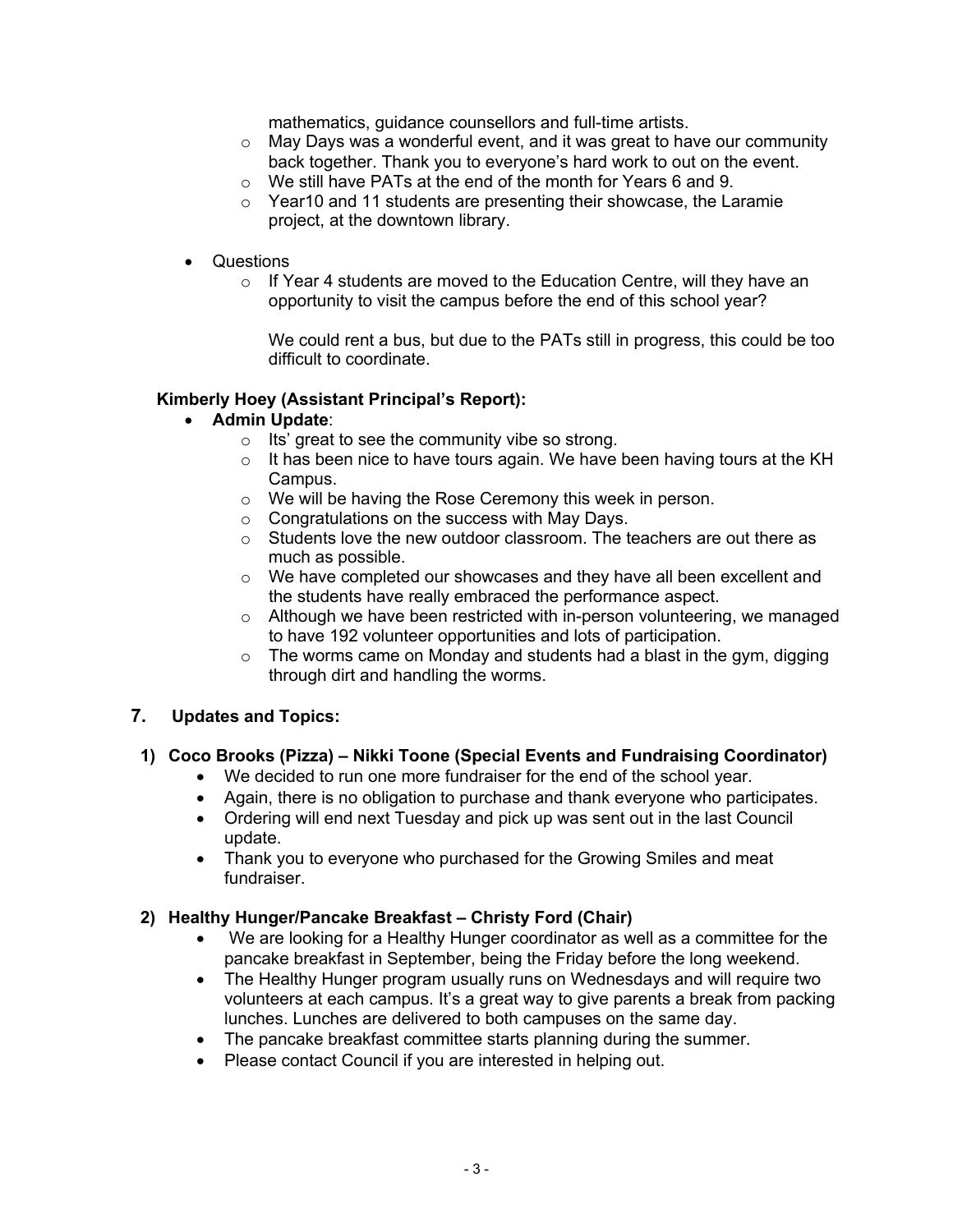# **3) Volunteer Coordinator – Christy Ford (Chair)**

- We are looking for a coordinator to record volunteer hours. This is a great opportunity for anyone who cannot volunteer in person as it can be done remotely. Every family is contracted to volunteer 10 hours during the school year, or they can make a pay out donation in lieu of volunteering.
- If you are interested, please contact Council.

# **4) Council – Christy Ford (Chair)**

- Christy will be stepping down as the Chair but will still be involved with CAA and will continue to volunteer.
- Dallal Taylor will be the new Chair. We are excited to have her step into the position. She will be sworn in at the AGM in October 2022. Christy and Dallal will work closely together for the rest of the year to transition her into the role.

## **8. Parent Discussion and Questions**

None

# **9. Adjournment**

Christy Ford motioned to adjourn the meeting at 7:11 p.m. See you next year!!

# **ZOOM CHAT LOG FROM SCHOOL COUNCIL MEETING FROM 6:31 pm to 7:11 pm:**

18:30:54 From Parry - Rodenbush to Everyone: Hi everyone! Just joining from soccer so going to keep my camera off.

18:31:21 From Natasha to Everyone: Natasha Selby

18:31:25 From Soleil Wood to Everyone: Soleil Wood

18:31:27 From T Pereira to Everyone: Tammy Pereira

18:31:29 From Blythe Butler (she/her) to Everyone:

https://docs.google.com/forms/d/e/1FAIpQLSeuH4NAn2W8wbcN9-

DPqUzxAc\_rADB805FjV31iUkMYYKIiGA/viewform

18:31:31 From Dallal to Everyone: Dallal Taylor

18:31:32 From Tawna moura to Everyone: Tawna Moura

18:31:33 From adrianne to Everyone: Adrianne Wall

18:31:33 From Michelle Stonehouse to Everyone: Michelle Stonehouse

18:31:34 From Stephanie Westlund to Everyone: Stephanie Westlund

18:31:36 From Parry - Rodenbush to Everyone: Tess Parry- Rodenbush

18:31:45 From Serena to Everyone: Serena Wells

18:31:49 From christyford to Everyone: Christy Ford

18:31:52 From Nancy Koutselas to Everyone: Nancy Koutselas

18:31:56 From Silvana to Everyone: Silvana Rodriguez

18:31:57 From Blythe Butler (she/her) to Everyone: Please enter your volunteer hours for

tonight (or for the whole year) please use the link above

18:32:30 From EWright to Everyone: Erin Wright

18:32:42 From Kerry to Everyone: Kerry Stewart

18:34:12 From Melody Hazelton (she/her) to Everyone: Melody Hazelton & Josh Dempsey

18:39:23 From Nikki Toone to Everyone: Nikki Toone

18:41:13 From Tom Cox to Everyone: Tom Cox